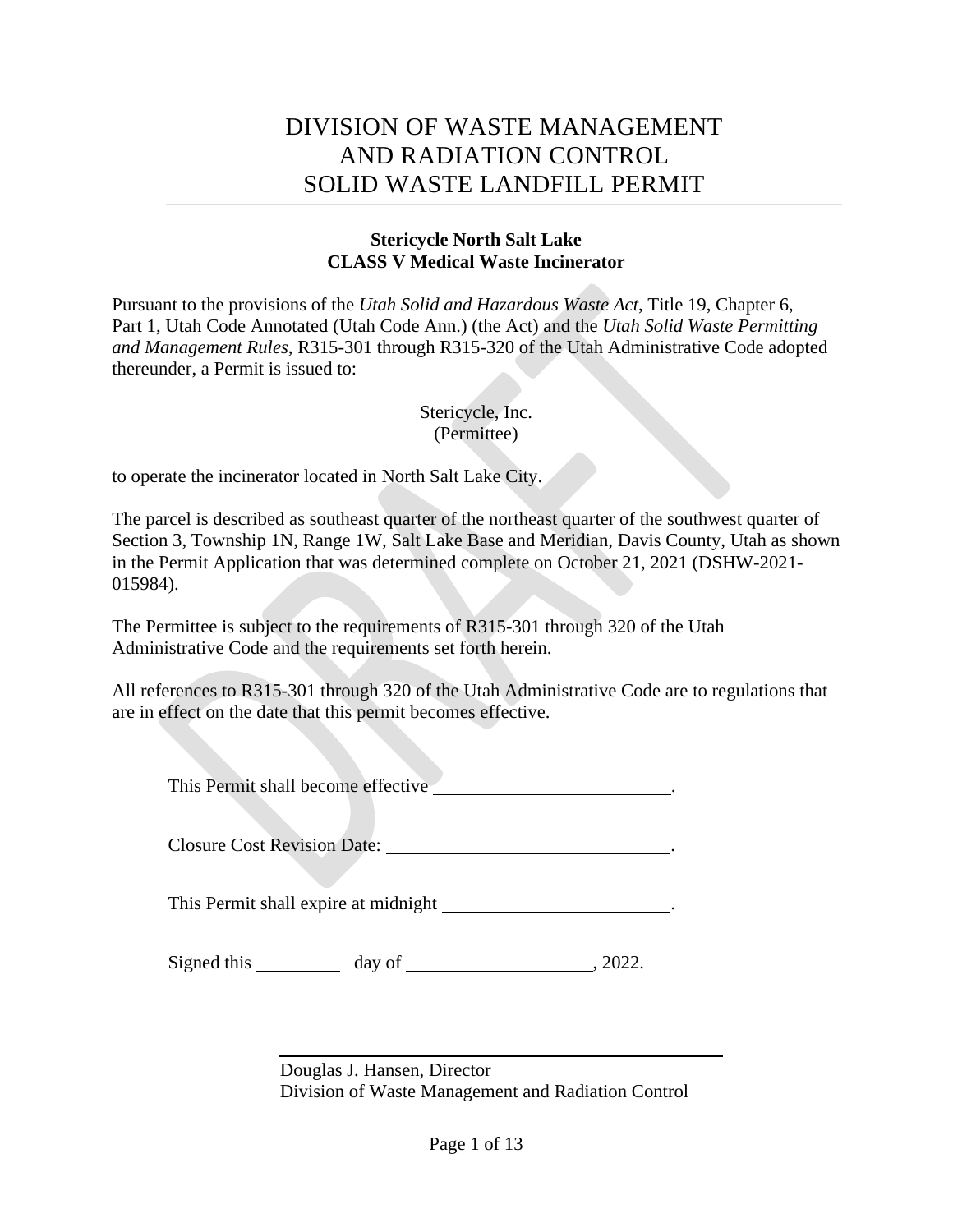## **FACILITY OWNER/OPERATOR INFORMATION**

| <b>INCINERATOR NAME:</b>   | Stericycle, Inc.<br>North Salt Lake, Davis County, Utah Facility                                                                                                                                                                                                                                                                                                                                                                                                                                                                                                                                                                                             |
|----------------------------|--------------------------------------------------------------------------------------------------------------------------------------------------------------------------------------------------------------------------------------------------------------------------------------------------------------------------------------------------------------------------------------------------------------------------------------------------------------------------------------------------------------------------------------------------------------------------------------------------------------------------------------------------------------|
| <b>OWNER NAME:</b>         | Stericycle, Inc.                                                                                                                                                                                                                                                                                                                                                                                                                                                                                                                                                                                                                                             |
| <b>OWNER ADDRESS:</b>      | 2355 Waukegan Road<br>Bannockburn, Illinois 60015                                                                                                                                                                                                                                                                                                                                                                                                                                                                                                                                                                                                            |
| <b>OWNER PHONE NO.:</b>    | $(847)$ 367-5910                                                                                                                                                                                                                                                                                                                                                                                                                                                                                                                                                                                                                                             |
| <b>OPERATOR NAME:</b>      | Stericycle, Inc.                                                                                                                                                                                                                                                                                                                                                                                                                                                                                                                                                                                                                                             |
| <b>OPERATOR ADDRESS:</b>   | 90 Foxboro Drive (1100 W)<br>North Salt Lake, UT 84054                                                                                                                                                                                                                                                                                                                                                                                                                                                                                                                                                                                                       |
| <b>OPERATOR PHONE NO.:</b> | $(801)$ 936-1171                                                                                                                                                                                                                                                                                                                                                                                                                                                                                                                                                                                                                                             |
| <b>TYPE OF PERMIT:</b>     | <b>Class V Large Incinerator</b>                                                                                                                                                                                                                                                                                                                                                                                                                                                                                                                                                                                                                             |
| <b>BASE CAPACITY</b>       | The base capacity, for the purpose of compliance with Utah<br>Administrative Code 19-6-108(1)(6), of this incinerator, is 23.2<br>tons per day. The annual capacity shall be 8013 tons based on<br>365 days per year. The hourly incineration rate for this<br>incinerator shall not be greater than the three-hour capacity<br>allowed under the existing Air Quality Permit                                                                                                                                                                                                                                                                                |
| <b>FACILITY LOCATION</b>   | Commercial medical waste incinerator encompassing all of Lot 3,<br>WASATCH FRONT INDUSTRIAL PARK, PLAT A, according<br>to the official plat thereof, on file and of record in the Davis<br>County Recorder's Office. Recorded July 6, 1977, as Entry No.<br>466509, in Book 657, at Page 475, Davis County Recorder's<br>Office. The incinerator is located within the SE 1/4 of the NE<br>1/4 of the SW 1/4 of Section 3, Township 1N, Range 1W SLBM.<br>The street address is 90 North 1100 West, City of North Salt<br>Lake. The coordinates of the front gate of this facility are:<br>40" 50' 56" North<br>Longitude:<br>Latitude:<br>111" 56' 31" West |
| PERMIT NUMBER:             | #9102R3                                                                                                                                                                                                                                                                                                                                                                                                                                                                                                                                                                                                                                                      |
| PERMIT HISTORY             | This facility first received a permit to incinerate medical waste<br>(nonhazardous solid waste) March 22, 1991. This is the third<br>renewal of the permit. This renewal permit is effective on the<br>date shown on the signature page.                                                                                                                                                                                                                                                                                                                                                                                                                     |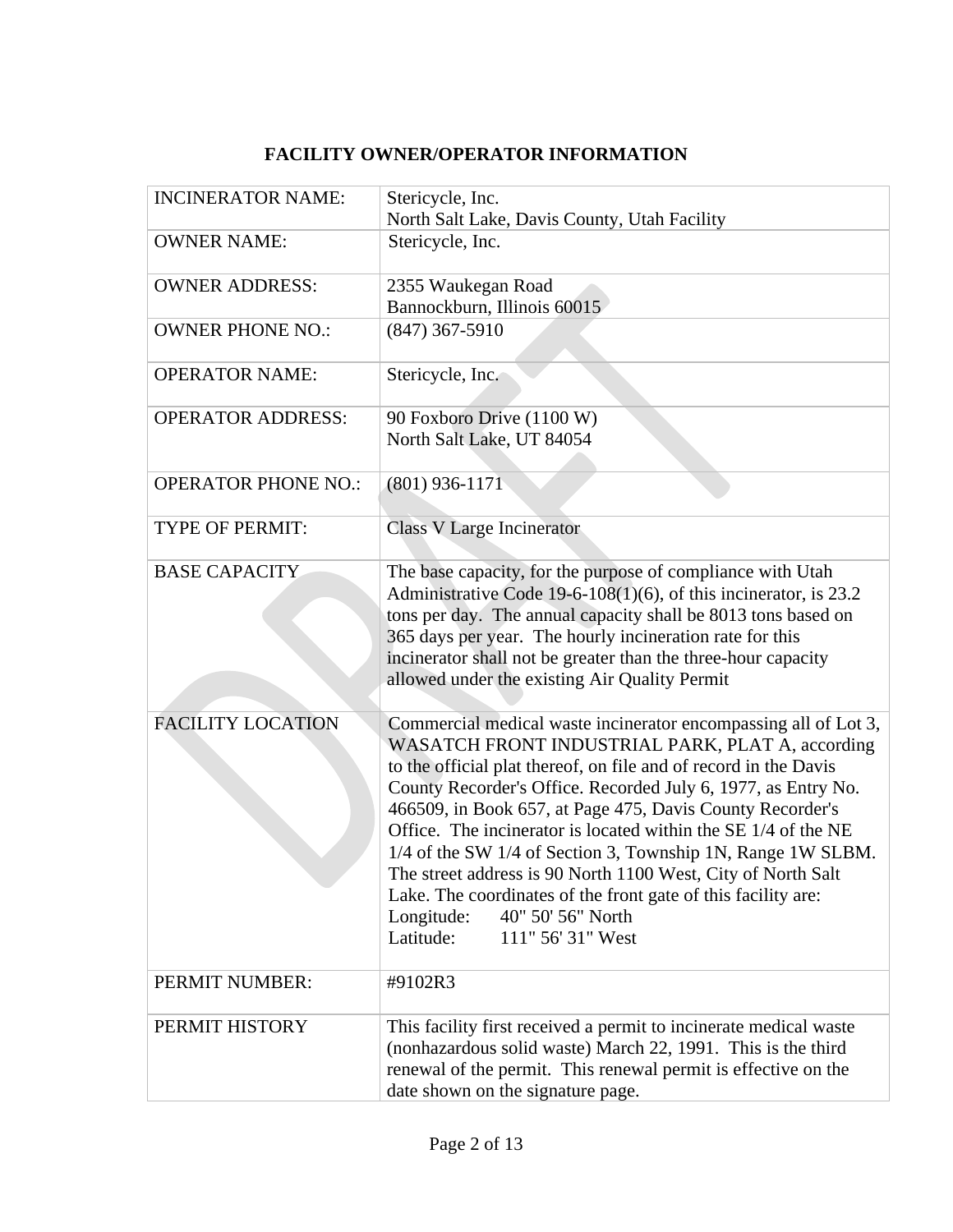The term, "Permit," as used in this document is defined in R315-301-2(55) of the Utah Administrative Code. Director as used throughout this permit refers to the Director of the Division of Waste Management and Radiation Control.

The Permit renewal application for Stericycle NSL was deemed complete on the date shown on the signature page of this Permit. All representations made in the attachments of this permit are enforceable under R315-301-5(2) of the Utah Administrative Code. Where differences in wording exist between this Permit and the attachments, the wording of this Permit supersedes that of the attachments.

This Permit consists of the signature page, Facility Owner/Operator Information section, sections I through V, and all attachments to this Permit.

The facility as described in this Permit consists of a Class V Large Incinerator for the purpose of incinerating medical nonhazardous waste.

Compliance with this Permit does not constitute a defense to actions brought under any other local, state, or federal laws. This Permit does not exempt the Permittee from obtaining any other local, state or federal permits or approvals required for the facility operation.

The issuance of this Permit does not convey any property rights, in either real or personal property, or any exclusive privileges. Nor does this Permit authorize any injury to private property or any invasion of personal rights, nor any infringement of federal, state or local laws or regulations, including zoning ordinances.

The provisions of this Permit are severable. If any provision of this Permit is held invalid for any reason, the remaining provisions shall remain in full force and effect. If the application of any provision of this Permit to any circumstance is held invalid, its application to other circumstances shall not be affected.

By this Permit, the Permittee is subject to the following conditions.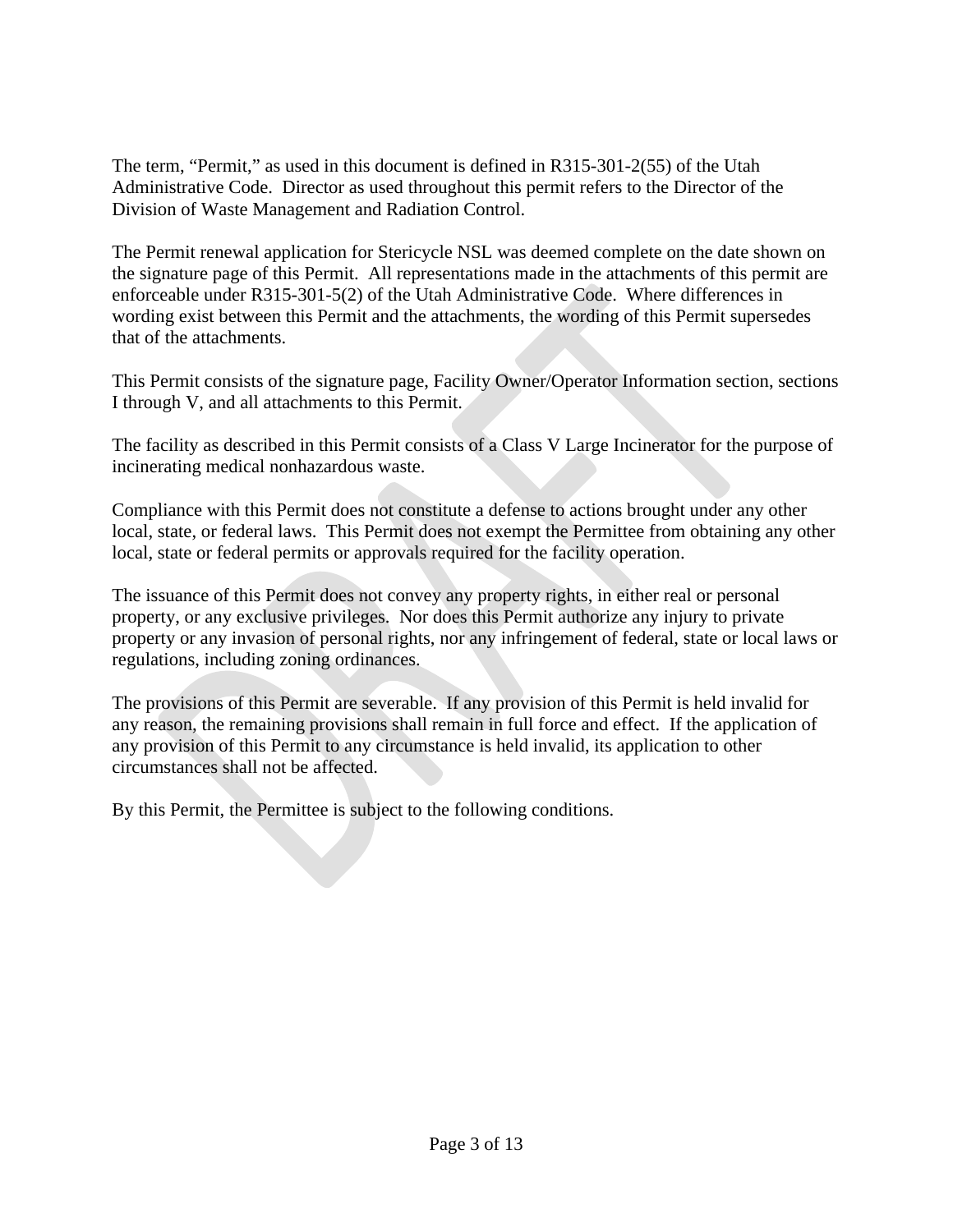### **PERMIT REQUIREMENTS**

### **I. GENERAL COMPLIANCE RESPONSIBILITIES**

#### I.A. General Operation

- I.A.1. The Permittee shall operate the incinerator in accordance with all applicable requirements of R315-301 through 320 of the Utah Administrative Code that are in effect as of the date of this Permit unless otherwise noted in this Permit.
- I.A.2. Any permit noncompliance or noncompliance with any applicable portions of Utah Code Ann. § 19-6-101 through 125 and applicable portions of R315-301 through 320 of the Utah Administrative Code constitutes a violation of the Permit or applicable statute or rule and is grounds for appropriate enforcement action, permit revocation, modification, termination, or denial of a permit renewal application.
- I.B. Acceptable Waste
- I.B.1. This Permit allows the incineration of non-hazardous medical waste and solid waste as specified in Attachment 1 and includes the following wastes:
- I.B.1.a Biohazardous waste including pathological waste;
- I.B.1.b Laboratory waste including:
- I.B.1.b.(i) Cultures medical/pathological;
- I.B.1.b.(ii) Cultures/stocks of infectious agents research and industrial;
- I.B.1.b.(iii)Vaccines and related waste generated in the production thereof;
- I.B.1.b.(iv)Microbiologic specimens and related waste;
- I.B.1.b.(v) Surgical specimens/tissues, contaminated animal parts, tissues carcasses or body fluids;
- I.B.1.c Fluid blood/blood products, containers/equipment and exudates, secretions, body fluids including, but not limited to, isolation waste;
- I.B.1.d Sharps waste including, but not limited to:
- I.B.1.d.(i) Needles, syringes, blades, needles with attached tubing, disposable surgical instruments;
- I.B.1.d.(ii) Medical/laboratory glassware including slides, pipettes, blood tubes, blood vials, contaminated broken glass;
- I.B.1.e Other medical waste as required by the infection control staff, physician, veterinarian or local health officer, to be isolated and handled as regulated medical waste;
- I.B.1.f Trace-contaminated chemotherapy (antineoplastic/cytotoxic drugs) waste;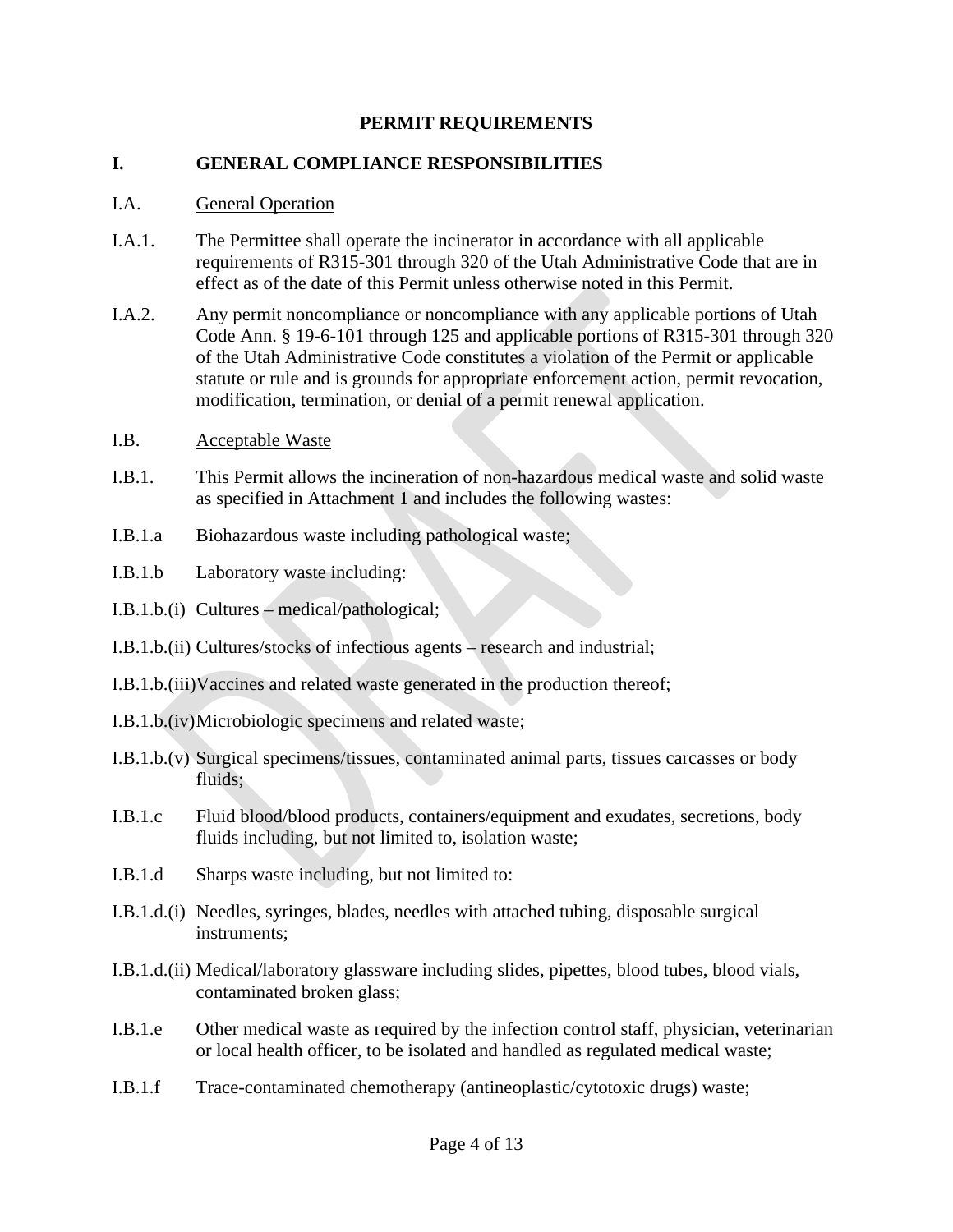- I.B.1.g Gowns, gloves, masks, barriers, IV tubing, empty bags/bottles, needles and syringes, empty drug vials, spill kits; and
- I.B.1.h Items generated in the preparation and administration of antineoplastic drugs.
- I.B.1.i Other wastes as specified below:
- I.B.1.i.(i) Expired and unused pharmaceuticals;
- I.B.1.i.(ii) Confidential records / proprietary packaging and products;
- I.B.1.i.(iii) Contraband (e.g. police evidence);
- I.B.1.i.(iv) Animal and Plant Health Inspection Service (APHIS) waste, including regulated garbage from domestic and international sources; and
- I.B.1.i.(v) Outdated, off-specification or unused consumer commodities.
- I.B.1.j Recalled or outdated disposable medical equipment or supplies, including:
- I.B.1.j.(i) Sharps and I.V. tubing and bags/bottles which are being discarded and are considered incidental to preparation and administration of the drugs; and
- I.B.1.j.(ii) Municipal solid waste as defined by the Utah Administrative Code R315-301-2(47) contaminated with potentially infectious materials.
- I.B.1.j.(iii) Special wastes as defined by the R315-301-2(71) of the Utah Administrative Code limited to the following:
	- A. Furniture contaminated with potentially infectious materials;
	- B. Infectious waste; and
	- C. Dead animals.
- I.C. Prohibited Wastes
- I.C.1. The following wastes are prohibited from incineration:
- I.C.1.a Hazardous waste as defined by R315-261-3 of the Utah Administrative Code;
- I.C.1.b Complete human remains (e.g., that include head and/or torso), cadavers, and recognizable fetal remains;
- I.C.1.c Compressed gas cylinders and canisters (including aerosol cans);
- I.C.1.d Radioactive materials except as allowed by Attachment 3 and Section II.F;
- I.C.1.e Explosive materials;
- I.C.1.f Bulk cytotoxic materials;
- I.C.1.g Full or partially full I.V. bottles/bags and vials of chemotherapy agents that constitute a hazardous waste;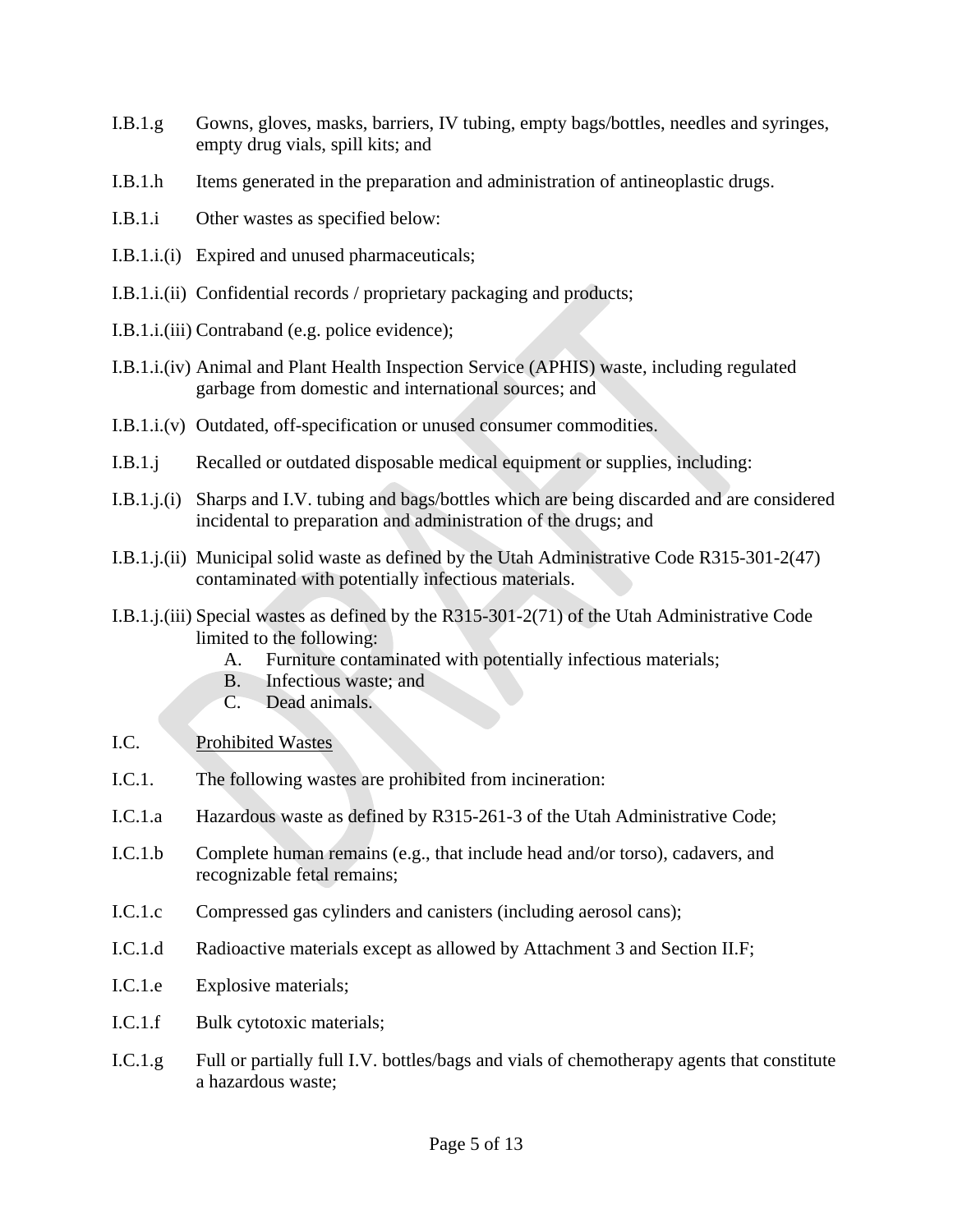- I.C.1.h PCBs as defined by R315-301-2 (53) of the Utah Administrative Code;
- I.C.1.i Household waste, municipal waste, special waste, or construction/demolition waste as defined by R315-301-2 of the Utah Administrative Code, except as allowed in Section I.B above;
- I.C.1.j Yard waste;
- I.C.1.k Industrial waste;
- I.C.1.l Asbestos;
- I.C.1.m Asphalt; and
- I.C.1.n Waste paint, solvents, sealers, adhesives, or other similar hazardous or potentially hazardous materials.
- I.C.2. Any prohibited waste received and accepted for incineration or storage, at the facility shall constitute a violation of this Permit, of Utah Code Ann. § 19-6-101 through 123 and of R315-301 through 320 of the Utah Administrative Code.
- I.D. Wastes that require Approval
- I.D.1. Wastes that require approval cannot be accepted by the Permittee unless prior approval by the Director has been granted. The Permittee shall petition the Director for approval to accept the waste. The petition shall demonstrate to the Director and other related agencies such as the CDC, DOT, Department of Agriculture, and Homeland Security, that the facility can safely manage and incinerate the waste and waste residue. Examples of wastes that require prior approval include, but are not limited to:
- I.D.1.a Ebola waste;
- I.D.1.b Wastes that contain prions that causes diseases such as "Mad Cow Disease" (Bovine Spongiform Encephalopathy, BSE); and
- I.D.1.c Chronic Wasting Disease waste.
- I.E. Inspections and Inspection Access
- I.E.1. The Permittee shall allow the Director or an authorized representative, or representatives from the Davis County Health Department, to enter at reasonable times and:
- I.E.1.a Inspect the incinerator or other premises, practices or operations regulated or required under the terms and conditions of this Permit or R315-301 through 320 of the Utah Administrative Code;
- I.E.1.b Have access to and copy any records required to be kept under the terms and conditions of this Permit or R315-301 through 320 of the Utah Administrative Code;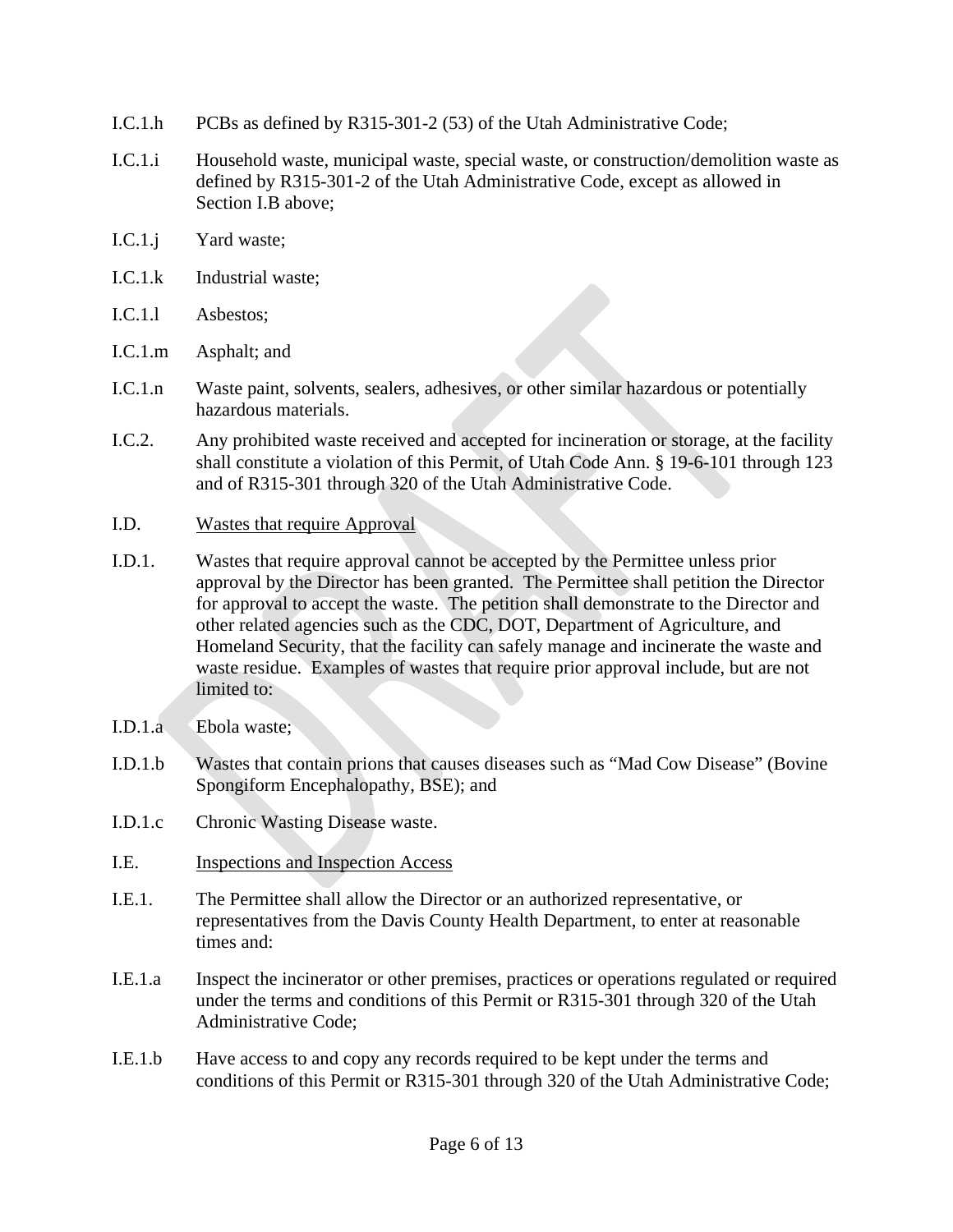- I.E.1.c Inspect any loads of waste, treatment facilities or processes, pollution management facilities or processes, or control facilities or processes required under this Permit or regulated under R315-301 through 320 of the Utah Administrative Code; and
- I.E.1.d Create a record of any inspection by photographic, video, electronic, or any other reasonable means.
- I.F. Noncompliance
- I.F.1. If monitoring, inspection, or testing indicates that any permit condition or any applicable rule under R315-301 through 320 of the Utah Administrative Code may be or is being violated, the Permittee shall promptly make corrections to the operation or other activities to bring the facility into compliance with all permit conditions or rules.
- I.F.2. In the event of noncompliance with any permit condition or violation of an applicable rule, the Permittee shall promptly take any action reasonably necessary to correct the noncompliance or violation and mitigate any risk to the human health or the environment. Actions may include eliminating the activity causing the noncompliance or violation and containment of any waste or contamination using barriers or access restrictions, placing of warning signs, or permanently closing areas of the facility.
- I.F.3. The Permittee shall:
- I.F.3.a Document the noncompliance or violation in the daily operating record on the day the event occurred or the day it was discovered;
- I.F.3.b Notify the Director by telephone within 24 hours, or the next business day following documentation of the event; and
- I.F.3.c Give written notice of the noncompliance or violation and measures taken to protect human health and the environment within seven days after Director notification.
- I.F.4. Within thirty days after the documentation of the event, the Permittee shall submit to the Director a written report describing the nature and extent of the noncompliance or violation and the remedial measures taken or to be taken to protect human health and the environment and to eliminate the noncompliance or violation. Upon receipt and review of the assessment report, the Director may order the Permittee to perform appropriate remedial measures including development of a site remediation plan for approval by the Director.
- I.F.5. In an enforcement action, the Permittee may not claim as a defense that it would have been necessary to halt or reduce the permitted activity to maintain compliance with R315-301 through 320 of the Utah Administrative Code and this Permit.
- I.G. Revocation
- I.G.1. This Permit is subject to revocation if the Permittee fails to comply with any condition of the Permit. The Director will notify the Permittee in writing prior to any proposed revocation action and such action shall be subject to all applicable hearing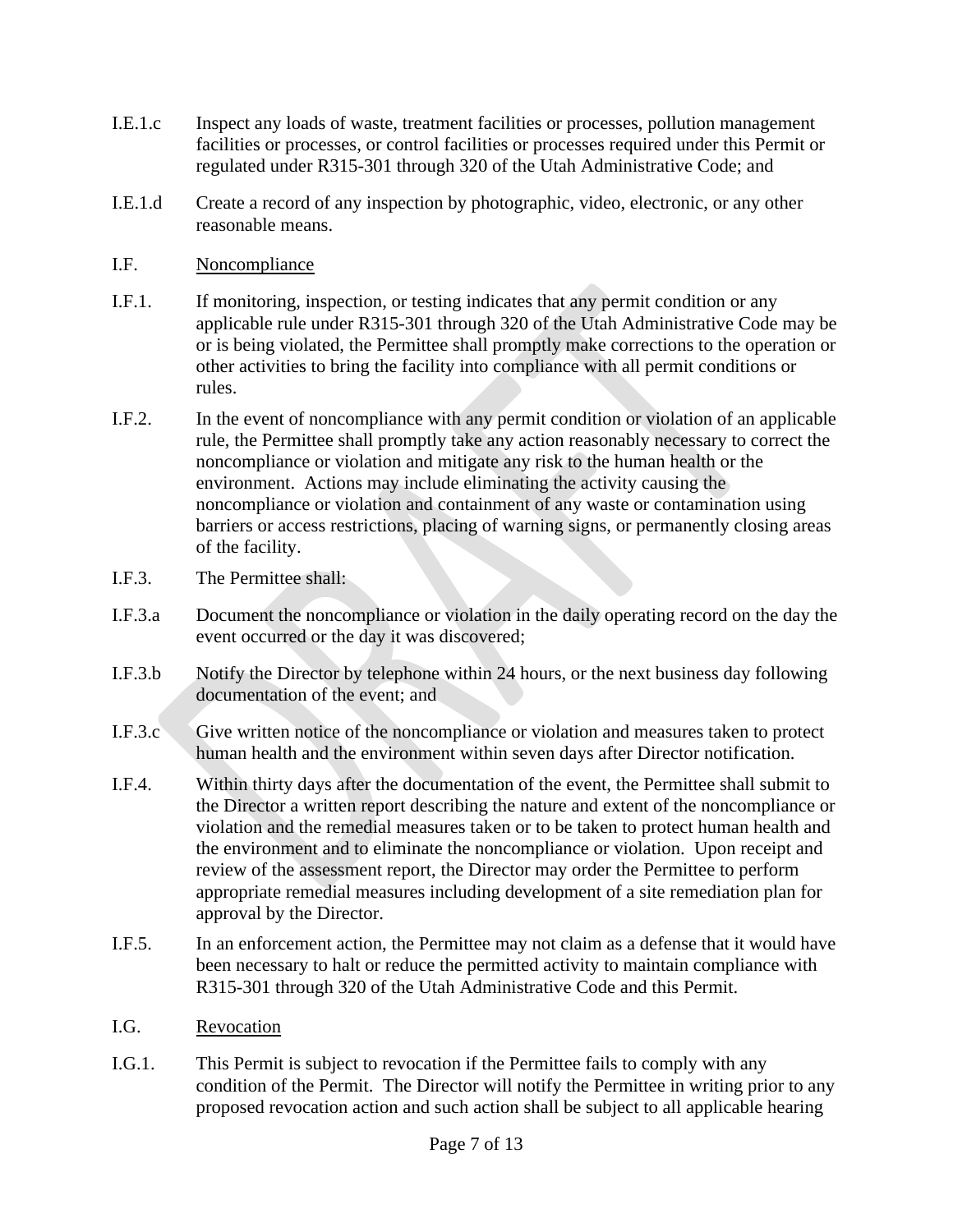procedures established under R305-7 of the Utah Administrative Code and the Utah Administrative Procedures Act.

- I.H. Attachment Incorporation
- I.H.1. Attachments to the Permit Application are incorporated by reference into this Permit and are enforceable conditions of this Permit, as are documents incorporated by reference into the attachments. Language in this Permit supersedes any conflicting language in the attachments or documents incorporated into the attachments.
- I.I. Ash Analysis
- I.I.1. Bottom Ash Analysis
- I.I.1.a The Permittee shall sample bottom ash resulting from the incineration of medical and other permitted waste in accordance with the Ash Sampling Plan required by Utah Administrative Code R315-306-2(7) and included in Attachment 2:
- I.I.1.a.(i) Results of ash analysis shall be submitted to the Division within one week of receipt of results and no later than sixty days from the sampling event.
- I.I.1.a.(ii) All ash bins must be stored onsite until a final determination based on the results of the composite samples.
- I.I.2. Fly Ash Analysis
- I.I.2.a If the Permittee chooses to characterize and manage the fly ash as nonhazardous waste, sampling and analysis shall be performed in accordance with the Utah Administrative Code R315-306-2 and Attachment 16:

### I.J. Run-On Control

I.J.1. The Permittee shall construct and maintain drainage features at all times to effectively prevent runoff from the surrounding area from contacting any stored waste.

### **II. INCINERATOR OPERATION**

- II.A. Operations Plan
- II.A.1. The Permittee shall keep the Plans of Operations included in Attachments 1 through 16 on site at the Stericycle NSL Incinerator Office. The Permittee shall operate the incinerator in accordance with the Plan of Operations. If necessary, the Permittee may modify the Operations Plan provided that the modification meets all of the requirements of R315-311-2(1) of the Utah Administrative Code and is approved by the Director as a permit modification under R315-311-2(1) of the Utah Administrative Code.
- II.A.2. The Permittee shall note any modification to the Operations Plan in the daily operating record.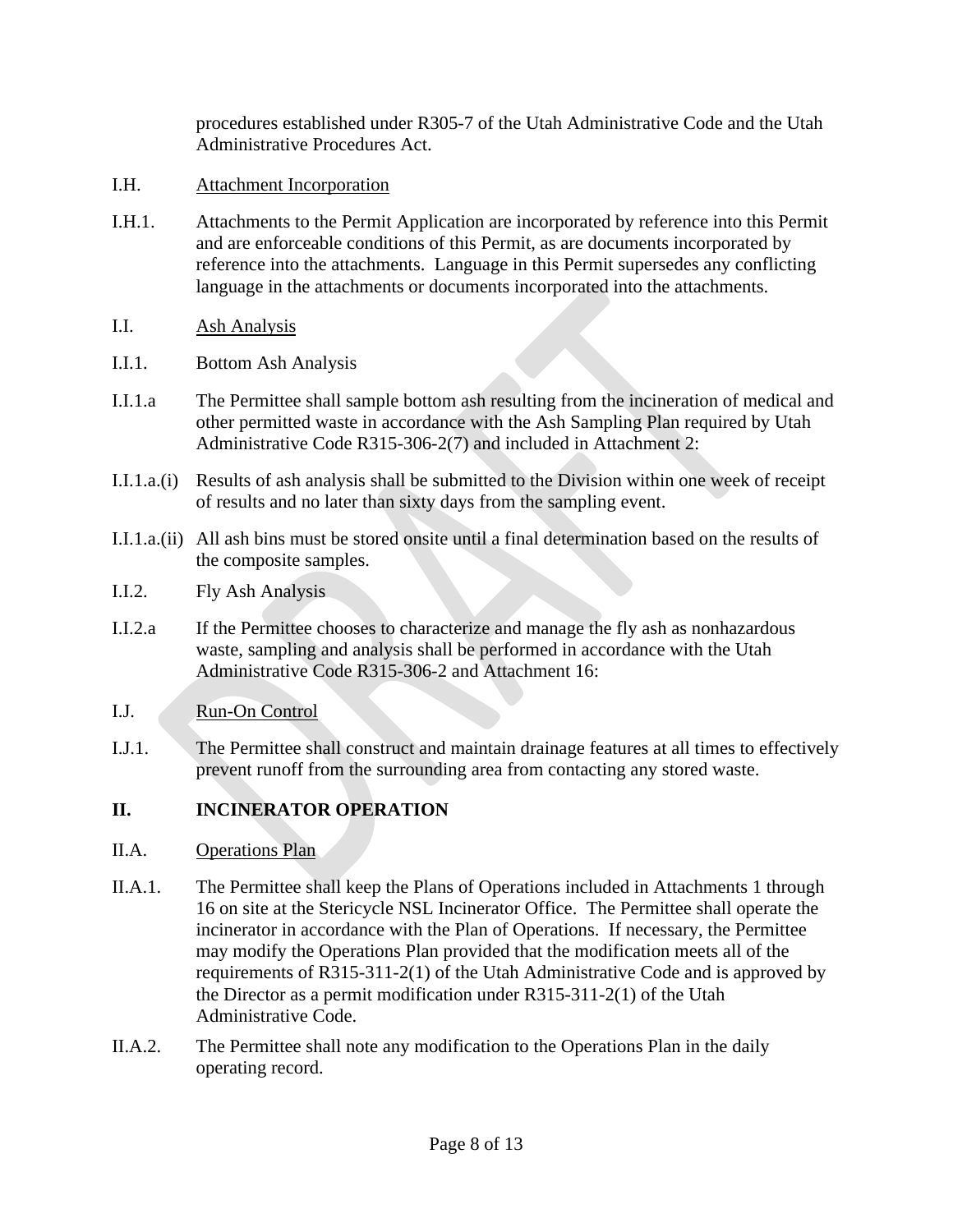### II.B. Security

- II.B.1. The Permittee shall operate the incinerator so that unauthorized entry to the facility is restricted. The Permittee shall:
- II.B.1.a Lock all facility gates and other access routes during the time the facility is closed.
- II.B.1.b Have at least two persons employed by the Permittee at the facility during all hours that the facility is open.
- II.B.1.c Maintain all fencing and any other access controls as described in Attachment 6 to prevent access.
- II.C. Training
- II.C.1. The Permittee shall maintain a training program as described in Attachment 11 and provide training for on-site personnel in facility operation, including waste load inspection, hazardous waste identification, and personal safety and protection as described in Attachment 5.
- II.C.2. The Permittee shall maintain an Infection Control program as described in Attachment 13, and shall train employees in accordance with that program, to prevent employees from infection due to bloodborne diseases.
- II.C.3. The Permittee shall train employees to recognize prohibited wastes as waste is removed from shipping containers being managed and processed and shall provide a mechanism that allows employees to safely identify and remove prohibited wastes being processed.
- II.D. Fire Control
- II.D.1. The Permittee shall extinguish all accidental fires as soon as reasonably possible. In the event of fire or other emergency, the Permittee shall implement the Contingency Plan as described in Attachment 7 (Preparedness and Prevention Plan), Attachment 8 (Spill Prevention Plan), and Attachment 9 (Contingency Plan).
- II.E. Waste Tracking
- II.E.1. The Permittee shall maintain a waste tracking system that records the origin of each container of medical waste and track the waste from the origin to the destruction or treatment as described in Attachment 3.
- II.E.2. The Permittee shall maintain a waste acceptance program that trains customers what wastes are acceptable for incineration and prevents non-conforming wastes from shipment to the incinerator.
- II.E.3. Personnel trained in hazardous waste recognition and recognition of other unacceptable waste shall conduct a visual inspection of the waste included in Attachment 8; and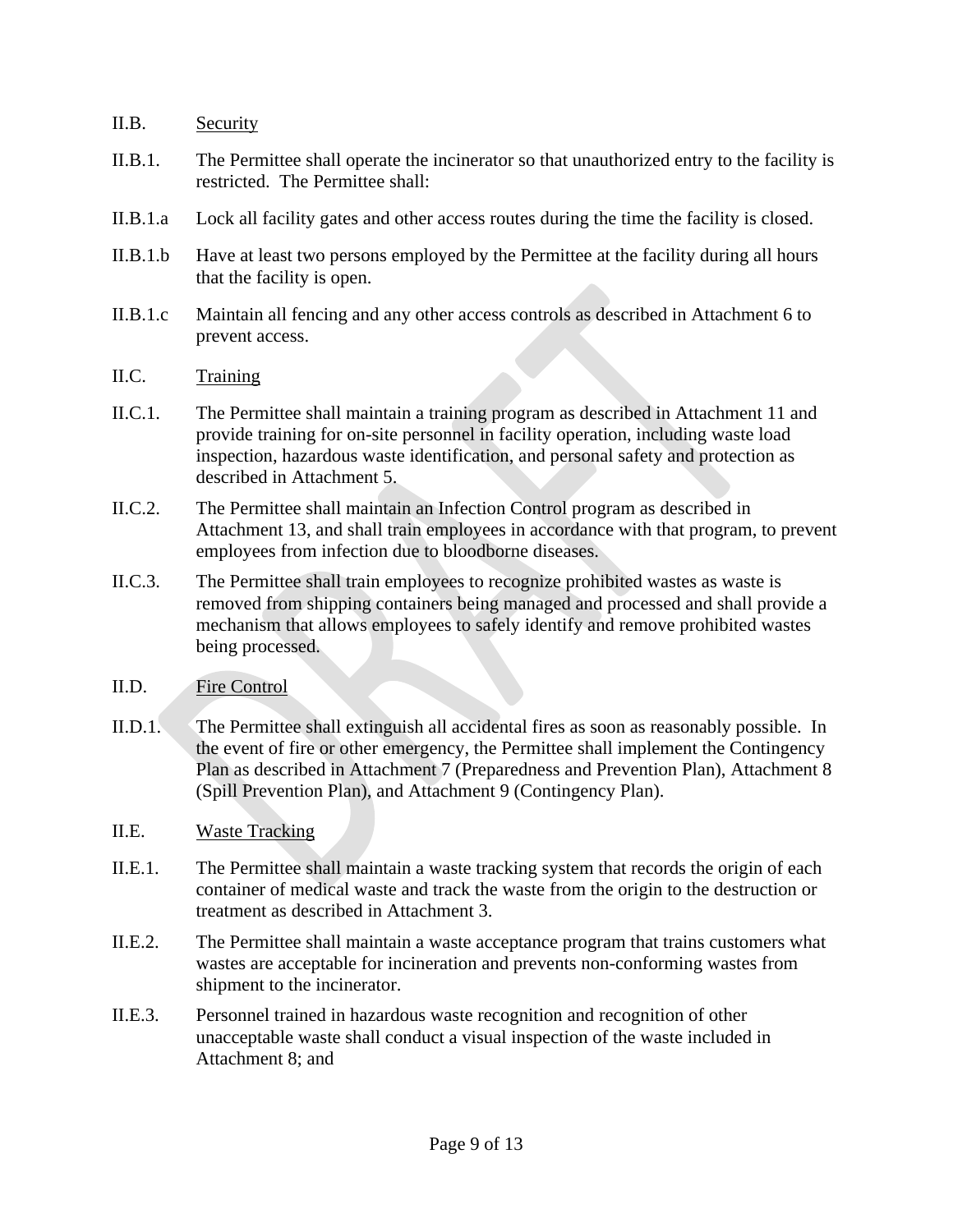- II.E.4. The personnel conducting the inspection shall record the results of the inspection on a waste inspection form. The Permittee shall place the form in the daily operating record at the end of the operating day.
- II.E.5. The Permittee or the waste transporter shall properly dispose of or disposition any waste found that is not acceptable at the facility at an approved disposal site for the waste type and handle the waste according to the rules covering the waste type.
- II.F. Radiation Screening Protocol
- II.F.1. Prior to treatment, all containers will be screened in accordance with the Radiation Screening Protocol described in Attachment 3 using a radiation monitor. Any container with a radiation reading above  $30-36 \mu R/hr$  will be rejected from treatment and managed in accordance with the Radiation Screening Protocol.
- II.G. Self Inspections
- II.G.1. The Permittee shall inspect the facility to prevent malfunctions and deterioration, operator errors, and discharges that may cause or lead to the release of wastes or contaminated materials to the environment or create a threat to human health or the environment. Inspections shall be performed in accordance with Attachment 4 and shall include:
- II.G.1.a Daily Inspections
- II.G.1.b Radiation Screening Unit Checks and Calibration
- II.G.1.c Facility Monthly and Quarterly Inspections
- II.G.2. The Permittee shall complete general inspections which include the following areas:
- II.G.2.a Fences and access controls;
- II.G.2.b Roads; run-on/run-off controls;
- II.G.2.c Litter controls and disease controls as described in Attachment 12; and
- II.G.2.d Records.
- II.G.3. The Permittee shall perform the general inspections listed above no less than quarterly and place a record of the inspections in the daily operating record on the day of the inspection. The Permittee shall correct the problems identified in the inspections in a timely manner and document the corrective actions in the daily operating record.
- II.G.4. A copy of the forms used for Inspections are included in Attachment 4.
- II.H. Recordkeeping
- II.H.1. The Permittee shall maintain and keep on file, at Stericycle NSL Incinerator Office, a daily operating record outlined in Attachment 15. The facility operator, or other designated personnel, shall maintain records in the daily operating record.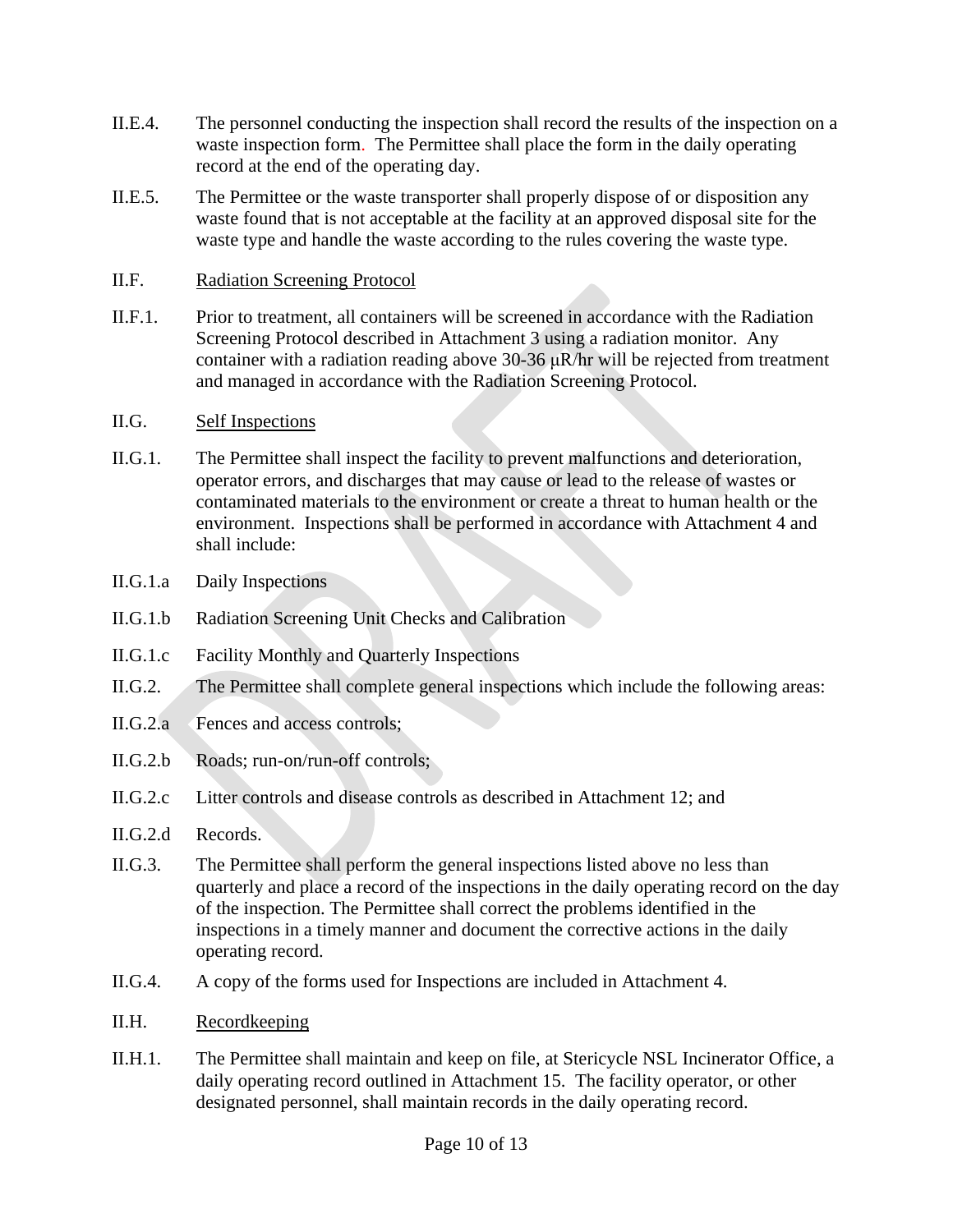- II.H.1.a A copy of this Permit, including:
- II.H.1.b All results of inspections conducted by representatives of the Director, and of representatives of the local Health Department, when forwarded to the Permittee; and
- II.H.1.c All records of employee training.

### II.I. Reporting

- II.I.1. The Permittee shall prepare and submit to the Director an Annual Report as required by R315-302-2(4) of the Utah Administrative Code. The Annual Report shall include: the period covered by the report, the annual quantity of waste incinerated, and all training programs completed and also include an annual update of the financial assurance mechanism.
- II.J. Roads
- II.J.1. The Permittee shall maintain all access roads within the facility boundaries.
- II.K. Litter and Fugitive Dust Control
- II.K.1. Litter resulting from operations of the facility shall be minimized. Dust from the parking lots, access roads, bottom ash system and fly ash system shall be managed in accordance with Attachment 10.

### **III. CLOSURE REQUIREMENTS**

### III.A. Closure

- III.A.1. The final closure of the incinerator facility shall consist of removing any waste designated for incineration to an approved solid waste disposal facility and decontaminating and decommissioning all the facility equipment to the extent practicable.
- III.A.2. All electrical equipment shall be de-energized and all hazardous process equipment associated with incineration shall be removed from this site.
- III.A.3. All ash shall be removed and disposed at an approved disposal facility.
- III.A.4. All other utilities, including water and compressed air, shall be disconnected from the incinerator and associated equipment.
- III.A.5. The Permittee shall perform closure, post closure and financial assurance in accordance with Attachment 14. The Permittee shall notify the Director when all closure operations are complete.
- III.B. Financial Assurance for Closure
- III.B.1. The established financial assurance shall be updated each year of operation and adjusted for any inflation or facility modification that may have affected the closure costs.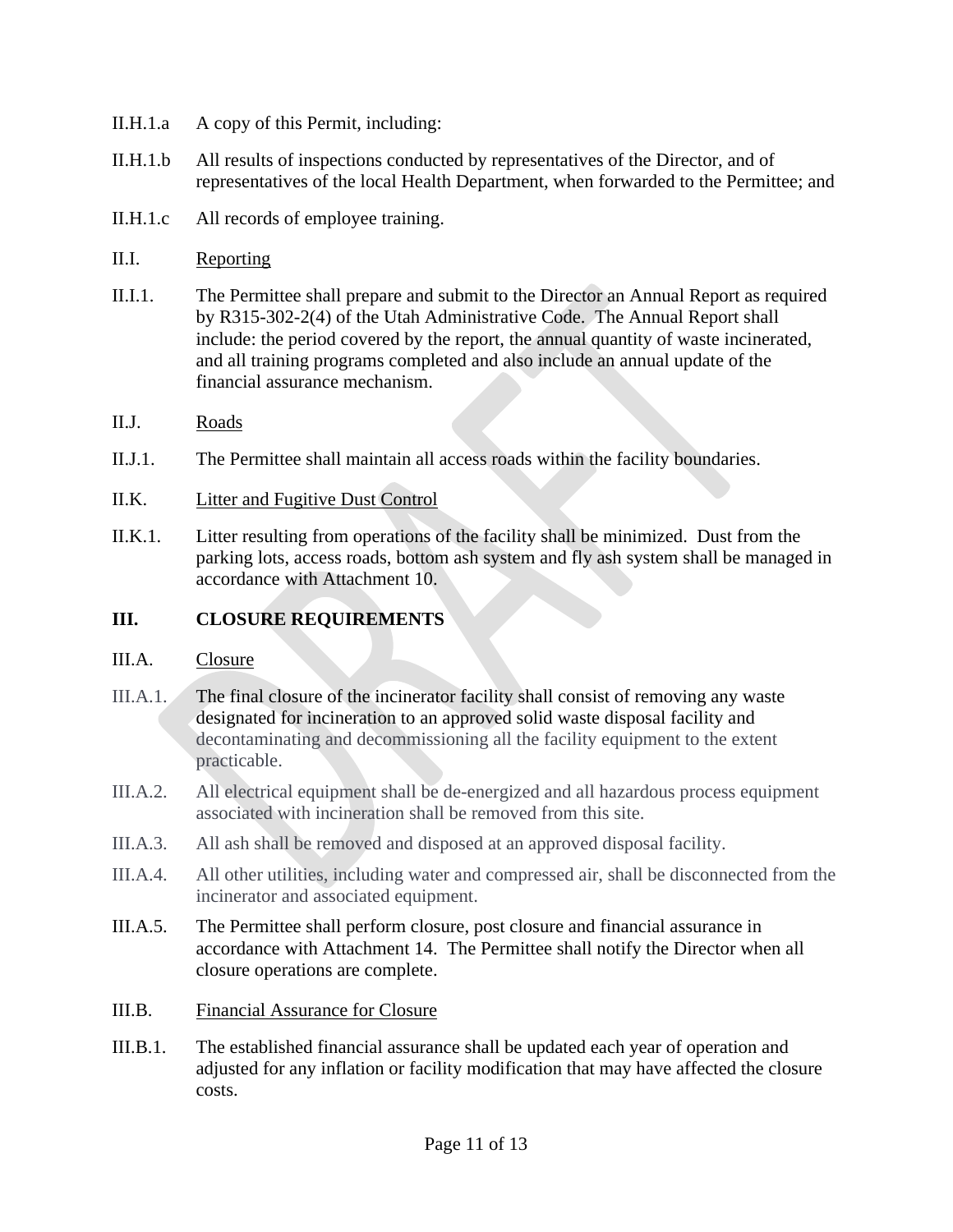- III.B.2. Any changes in the closure cost must be reflected in the estimated closure costs based on the most recent annual update of the closure costs.
- III.B.3. The Permittee has established an Insurance Bond with a surety rider for the cost of the closure estimate. In accordance with the Rules R315-309-3, financial assurance must be maintained for a face amount equal to or more than the closure, post-closure, or corrective action cost estimates.
- III.B.4. The Permittee must notify the Director 120 days in advance of cancellation of this Certificate of Insurance.
- III.B.5. The Permittee shall adequately fund and maintain the financial assurance mechanism to provide for the cost of closure. The Permittee shall keep the approved financial assurance mechanism in effect and active until closure activities are completed and the Director has released the facility from all post-closure care requirements.

### **IV. ADMINISTRATIVE REQUIREMENTS**

- IV.A. Permit Modification
- IV.A.1. Modifications to this Permit may be made upon application by the Permittee or by the Director following the procedures in R315-311-2 of the Utah Administrative Code. The Permittee shall be given written notice of any permit modification initiated by the Director.
- IV.B. Permit Transfer
- IV.B.1. This Permit may be transferred to a new permittee or new permittees by complying with the permit transfer provisions specified in R315-310-11 of the Utah Administrative Code.
- IV.C. Expansion
- IV.C.1. This Permit is for an incinerator with a throughput of 23.2 tons per day. Any modification of throughput of more than 150% of the original permitted throughput will require a new permit and the approvals required in Utah Code Ann. 19-6-108(3).
- IV.D. Expiration
- IV.D.1. If the Permittee desires to continue operation after the expiration date of this Permit, the Permittee shall submit an application for permit renewal at least six months prior to the expiration date, as shown on the signature (cover) page of this Permit. If the Permittee timely submits a permit renewal application and the permit renewal is not complete by the expiration date, this Permit shall continue in force until renewal is completed or denied.